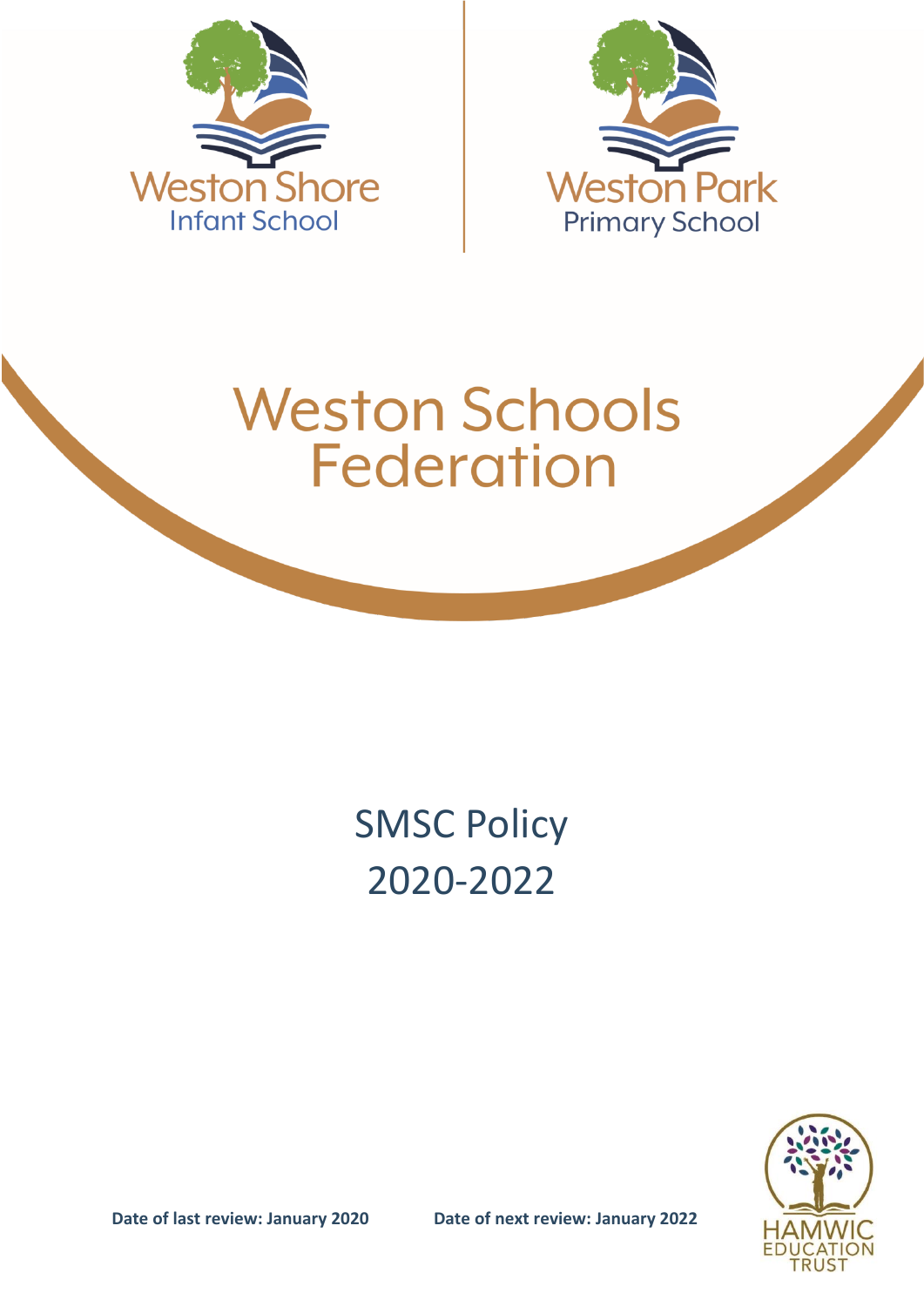# **1. RATIONALE**

The spiritual, moral, social and cultural development of the child is recognised as being of fundamental importance for the education of all children by governors, staff and parents/carers of our schools. It supports all areas of learning and is taught through all subjects of the curriculum and in particular RE, PSHE and P4C (Philosophy for Children). SMSC enables children to interpret and respond to a variety of concepts, beliefs and practices and to their own and others cultural and life experiences. In Weston Park Primary School and Weston Shore Infant School we value cultural diversity and work towards a common vision with a sense of belonging for all communities. We value and appreciate the diversity of backgrounds and circumstances. It is recognised that such development will be most successful when the values and attitudes promoted by the staff provide a model of behaviour for the children.

# **2. Aims**

# **2.1 Spiritual Development:**

- To encourage a sense of awe, wonder, mystery and joy
- To develop a sense of being part of a greater whole
- To begin to search for meaning and purpose
- To provide a wide range of encounters with religions which will help children form a view of the world that they can apply to their own experiences
- To encourage and develop children's interest and opinions about simple concepts and recognise and express their own values and beliefs
- To enable children to consider the effects religion has on peoples lives
- To value and respect the importance of religious beliefs to those who hold them
- To use collective worship to raise awareness of the world with emphasis on family life, festivals and common themes

#### **3.2 Moral development:**

- To begin to articulate attitudes and values
- To develop a set of socially acceptable values and principles
- To make judgements on issues by applying moral principles, insights and reasoning
- To take responsibility for ones' own actions
- To understand the consequences of actions for self and others
- To behave consistently in accordance with the ethos and values of our schools
- To offer time to reflect upon spiritual and moral issues through collective worship

#### **3.3 Social development:**

- To understand how individuals relate to each other
- To begin to adjust to a range of social contexts by appropriate and sensitive behaviour
- To make a personal contribution to the well-being of groups
- To recognise the ability to exercise responsibility and initiative
- To participate cooperatively and productively in the community
- To know how societies function and are organised

- 
- To understand how what is learnt in the curriculum relates to life in society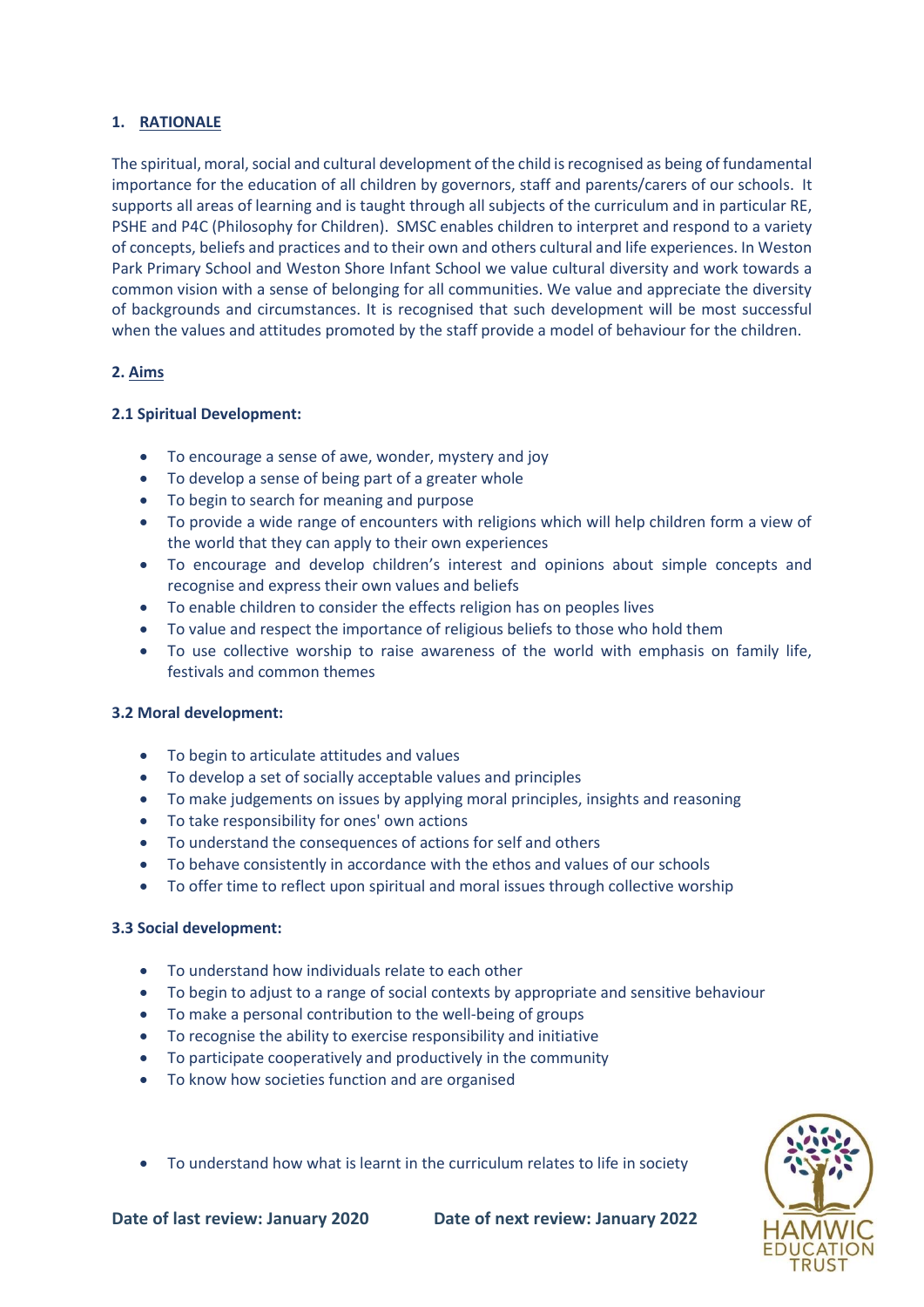- To be able to take on a variety of roles when working collaboratively
- To recognise each child as an individual and raise self esteem
- To become active citizens who recognise their rights and responsibilities

#### **3.4 Cultural development:**

- To recognise and respect the rights of others to exercise a cultural influence
- To begin to know the nature and roots of cultural traditions
- To recognise the key features of major cultural groups within society
- To develop and strengthen the cultural interests of pupils
- To develop positive awareness of cultural diversity within our locality and the wider world and recognise who we are, where we've come from and what we've brought with us
- To accept and celebrate our similarities and differences
- To recognise and actively challenge prejudice and develop tolerance and open-mindedness
- To support all children in developing personal and cultural identities

# **4. GUIDELINES**

We will:

- use a range of teaching and learning styles, including the children in activities such as discussions, role play, dilemma on the door, games, investigations and problem-solving activities.
- organise classes and learning experiences in such a way that pupils are able to participate in discussion to resolve conflicts or behaviour
- ensure children have opportunities to meet and work with members of the community, whom we visit and invite into the schoosl to talk about their role in creating a positive and supportive local community
- allow children to take on different roles of responsibility during their school life, for example; lunchtime monitors, playground buddies and members of the school council
- teach SMSC in a variety of ways across the whole curriculum e.g. RE, PSHE, PE, geography, art, music, dance, literacy, maths, science and P4C. We will also teach it through collective reflection, our Core Values, through offsite visits and visitors and through the expectations of behaviour promoted by adults in the schools.
- recognise and promote achievements in a variety of ways through weekly celebration collective reflections and school displays.
- promote an inclusive and collaborative ethos in classrooms and the school environment.
- participate in collective worship.

#### **5. Monitoring**

The PSHE/P4C leader[s] is/are responsible for monitoring the standards of children's work

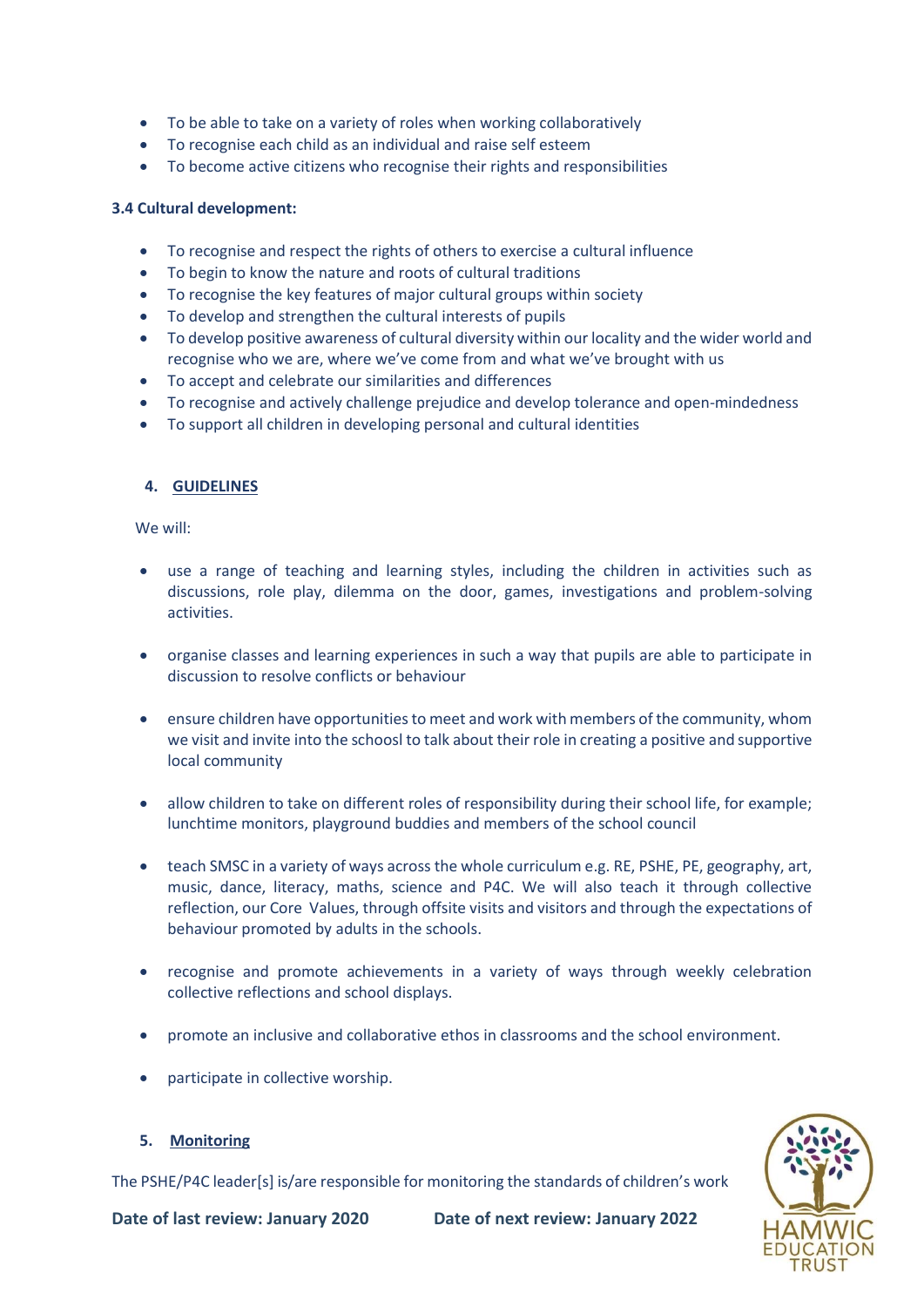and the quality of teaching. This person supports colleagues in the teaching of SMSC, by giving them information about current developments in the related areas. Strengths and weaknesses and areas for further improvement are discussed with the Year Leader and SLT members at Pupil Progress meetings.

# **6. Vision and Core Values:**

At Weston Park Primary School and Weston Shore Infant School we have core values that everyone understands. We believe that to be a **learner** you must be **safe**, be **responsible** and be **respectful**. We are passionate that our unique children deserve to be equipped with the essential knowledge and skills needed to be successful: in the next stage of their education; in their homes; in their local communities and in the wider world. Our curriculum reflects our ambition that every child is able to make safe choices and develops a deep spiritual, moral, social and cultural understanding.

#### **We are aspirational and we want our children to:**

- Celebrate diversity by showing respect and open-mindedness.
- Work successfully together and consistently model exceptional team-work.
- Have self-confidence in order that they are able to achieve whatever they set their minds to.
- Develop verbal and written communication skills that can be used in all circumstances.
- Understand the importance of celebrating success and seeing disappointment as a part of growing and developing. Developing resilience to overcome challenges they may face.
- Smile and understand the importance of positivity and happiness.
- Have a strong moral compass and become well-rounded members of society who as as aspirational for themselves as we are for them.

#### **As staff we will:**

- Be relentlessly consistent in every moment, every day.
- Model: positive behaviour, high standards, high expectations, dealing with success; dealing with disappointment and hard work.
- Listen and treat all children with kindness.
- Show that we believe in every single child through encouragement and by being their champions.